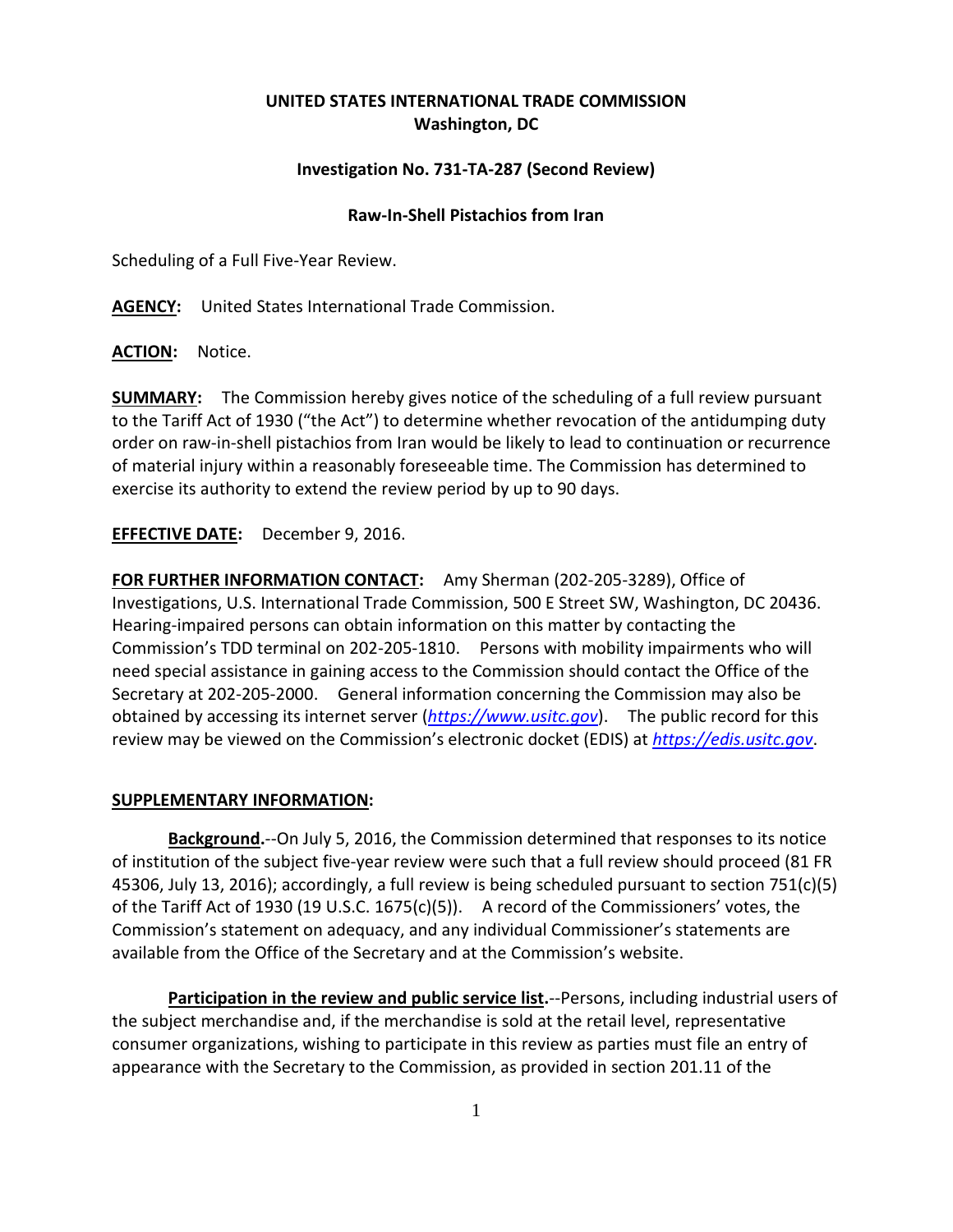Commission's rules, by 45 days after publication of this notice. A party that filed a notice of appearance following publication of the Commission's notice of institution of the review need not file an additional notice of appearance. The Secretary will maintain a public service list containing the names and addresses of all persons, or their representatives, who are parties to the review.

For further information concerning the conduct of this review and rules of general application, consult the Commission's Rules of Practice and Procedure, part 201, subparts A and B (19 CFR part 201), and part 207, subparts A, D, E, and F (19 CFR part 207).

**Limited disclosure of business proprietary information (BPI) under an administrative protective order (APO) and BPI service list.**--Pursuant to section 207.7(a) of the Commission's rules, the Secretary will make BPI gathered in this review available to authorized applicants under the APO issued in the review, provided that the application is made by 45 days after publication of this notice. Authorized applicants must represent interested parties, as defined by 19 U.S.C. 1677(9), who are parties to the review. A party granted access to BPI following publication of the Commission's notice of institution of the review need not reapply for such access. A separate service list will be maintained by the Secretary for those parties authorized to receive BPI under the APO.

**Staff report.**--The prehearing staff report in the review will be placed in the nonpublic record on April 5, 2017, and a public version will be issued thereafter, pursuant to section 207.64 of the Commission's rules.

**Hearing.**--The Commission will hold a hearing in connection with the review beginning at 9:30 a.m. on April 27, 2017, at the U.S. International Trade Commission Building. Requests to appear at the hearing should be filed in writing with the Secretary to the Commission on or before April 17, 2017. A nonparty who has testimony that may aid the Commission's deliberations may request permission to present a short statement at the hearing. All parties and nonparties desiring to appear at the hearing and make oral presentations should participate in a prehearing conference to be held on April 25, 2017, at the U.S. International Trade Commission Building, if deemed necessary. Oral testimony and written materials to be submitted at the public hearing are governed by sections 201.6(b)(2), 201.13(f), 207.24, and 207.66 of the Commission's rules. Parties must submit any request to present a portion of their hearing testimony in camera no later than 7 business days prior to the date of the hearing.

**Written submissions.**--Each party to the review may submit a prehearing brief to the Commission. Prehearing briefs must conform with the provisions of section 207.65 of the Commission's rules; the deadline for filing is April 14, 2017. Parties may also file written testimony in connection with their presentation at the hearing, as provided in section 207.24 of the Commission's rules, and posthearing briefs, which must conform with the provisions of section 207.67 of the Commission's rules. The deadline for filing posthearing briefs is May 8, 2017. In addition, any person who has not entered an appearance as a party to the review may submit a written statement of information pertinent to the subject of the review on or before May 8, 2017. On May 30, 2017, the Commission will make available to parties all